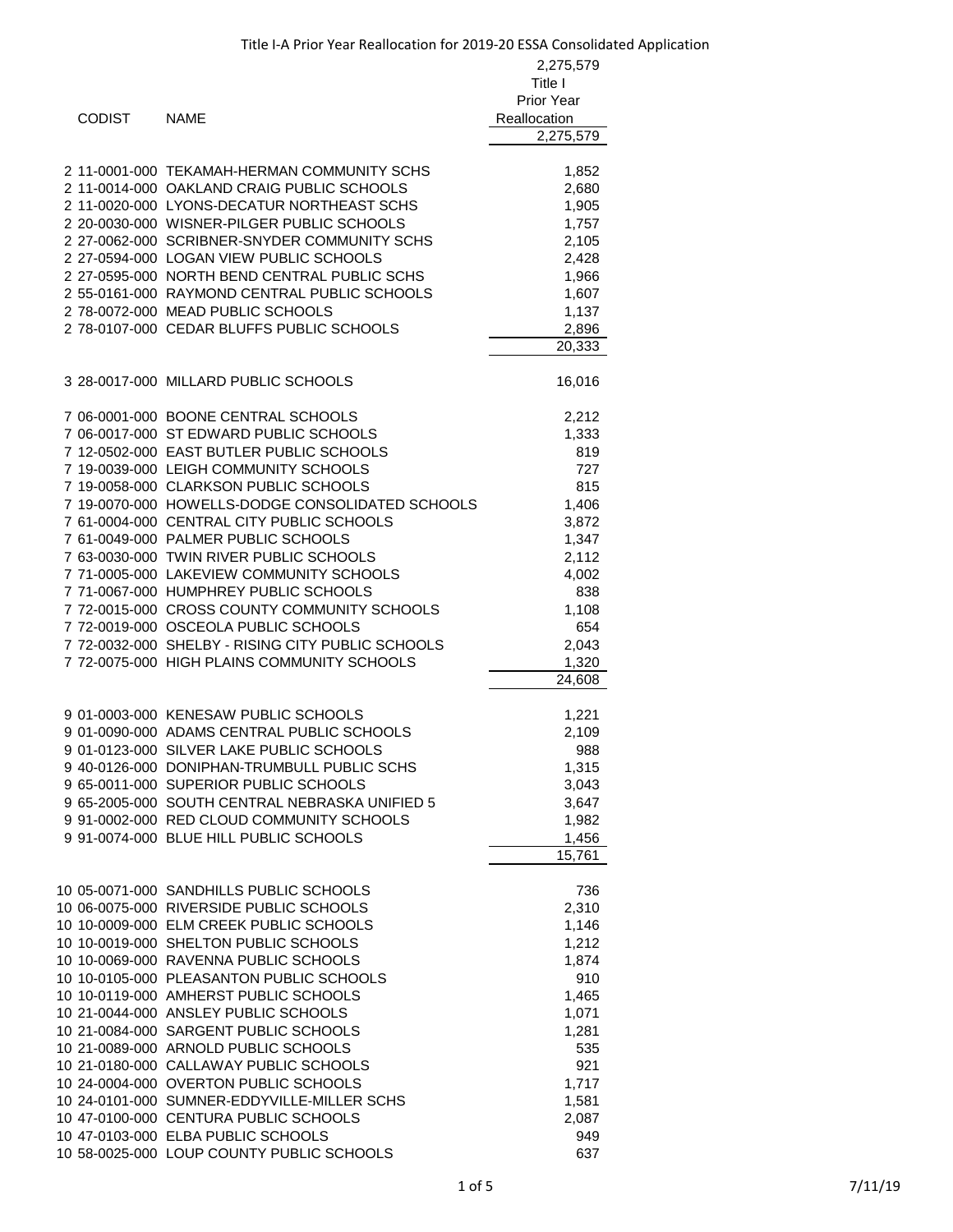|               |                                                                              | Title I        |
|---------------|------------------------------------------------------------------------------|----------------|
|               |                                                                              | Prior Year     |
| <b>CODIST</b> | <b>NAME</b>                                                                  | Reallocation   |
|               | 10 82-0001-000 LOUP CITY PUBLIC SCHOOLS                                      | 2,007          |
|               | 10 82-0015-000 LITCHFIELD PUBLIC SCHOOLS                                     | 973            |
|               | 10 88-0021-000 ARCADIA PUBLIC SCHOOLS                                        | 557            |
|               |                                                                              | 23,969         |
|               | 16 25-0095-000 SOUTH PLATTE PUBLIC SCHOOLS                                   | 1,725          |
|               | 16 38-0011-000 HYANNIS AREA SCHOOLS                                          | 977            |
|               | 16 46-0001-000 MULLEN PUBLIC SCHOOLS                                         | 697            |
|               | 16 51-0006-000 PAXTON CONSOLIDATED SCHOOLS                                   | 1,213          |
|               | 16 56-0007-000 MAXWELL PUBLIC SCHOOLS                                        | 1,812          |
|               | 16 56-0037-000 HERSHEY PUBLIC SCHOOLS                                        | 1,390          |
|               | 16 56-0055-000 SUTHERLAND PUBLIC SCHOOLS                                     | 953            |
|               | 16 56-0565-000 WALLACE PUBLIC SCH DIST 65 R                                  | 725            |
|               | 16 57-0501-000 STAPLETON PUBLIC SCHOOLS                                      | 727            |
|               | 16 68-0020-000 PERKINS COUNTY SCHOOLS                                        | 1,483          |
|               |                                                                              | 11,702         |
|               | 01-0018-000 HASTINGS PUBLIC SCHOOLS                                          | 31,244         |
|               | 02-0009-000 NELIGH-OAKDALE SCHOOLS                                           | 2,412          |
|               | 02-0018-000 ELGIN PUBLIC SCHOOLS                                             | 1,049          |
|               | 02-2001-000 NEBRASKA UNIFIED DISTRICT 1                                      | 3,108          |
|               | 03-0500-000 ARTHUR COUNTY SCHOOLS                                            | ۰              |
|               | 04-0001-000 BANNER COUNTY PUBLIC SCHOOLS                                     | 1,212          |
|               | 07-0006-000 ALLIANCE PUBLIC SCHOOLS                                          | 10,879         |
|               | 07-0010-000 HEMINGFORD PUBLIC SCHOOLS                                        | 2,006          |
|               | 08-0051-000 BOYD COUNTY SCHOOLS                                              | 2,458          |
|               | 09-0010-000 AINSWORTH COMMUNITY SCHOOLS                                      | 2,627          |
|               | 10-0002-000 GIBBON PUBLIC SCHOOLS                                            | 4,060          |
|               | 10-0007-000 KEARNEY PUBLIC SCHOOLS<br>12-0056-000 DAVID CITY PUBLIC SCHOOLS  | 22,470         |
|               | 13-0001-000 PLATTSMOUTH COMMUNITY SCHOOLS                                    | 3,422<br>6,821 |
|               | 13-0022-000 WEEPING WATER PUBLIC SCHOOLS                                     | 1,475          |
|               | 13-0032-000 LOUISVILLE PUBLIC SCHOOLS                                        | 1,281          |
|               | 13-0056-000 CONESTOGA PUBLIC SCHOOLS                                         | 1,962          |
|               | 13-0097-000 ELMWOOD-MURDOCK PUBLIC SCHOOLS                                   | 630            |
|               | 14-0008-000 HARTINGTON NEWCASTLE PUBLIC SCHOOLS                              | 1,913          |
|               | 14-0045-000 RANDOLPH PUBLIC SCHOOLS                                          | 1,044          |
|               | 14-0054-000 LAUREL-CONCORD-COLERIDGE SCHOOL                                  | 2,073          |
|               | 14-0101-000 WYNOT PUBLIC SCHOOLS                                             | 837            |
|               | 15-0010-000 CHASE COUNTY SCHOOLS                                             | 2,515          |
|               | 15-0536-000 WAUNETA-PALISADE PUBLIC SCHS                                     | 2,014          |
|               | 16-0006-000 VALENTINE COMMUNITY SCHOOLS                                      | 3,293          |
|               | 16-0030-000 CODY-KILGORE PUBLIC SCHS<br>17-0001-000 SIDNEY PUBLIC SCHOOLS    | 1,290          |
|               | 17-0003-000 LEYTON PUBLIC SCHOOLS                                            | 6,326<br>764   |
|               | 17-0009-000 POTTER-DIX PUBLIC SCHOOLS                                        | 1,095          |
|               | 18-0002-000 SUTTON PUBLIC SCHOOLS                                            | 1,846          |
|               | 18-0011-000 HARVARD PUBLIC SCHOOLS                                           | 3,229          |
|               | 19-0123-000 SCHUYLER COMMUNITY SCHOOLS                                       | 19,501         |
|               | 20-0001-000 WEST POINT PUBLIC SCHOOLS                                        | 5,359          |
|               | 20-0020-000 BANCROFT-ROSALIE COMM SCHOOLS                                    | 1,848          |
|               | 21-0015-000 ANSELMO-MERNA PUBLIC SCHOOLS                                     | 1,614          |
|               | 21-0025-000 BROKEN BOW PUBLIC SCHOOLS                                        | 4,598          |
|               | 22-0011-000 SO SIOUX CITY COMMUNITY SCHS                                     | 34,908         |
|               | 22-0031-000 HOMER COMMUNITY SCHOOLS                                          | 2,006          |
|               | 23-0002-000 CHADRON PUBLIC SCHOOLS                                           | 5,647          |
|               | 23-0071-000 CRAWFORD PUBLIC SCHOOLS                                          | 1,548          |
|               | 24-0001-000 LEXINGTON PUBLIC SCHOOLS                                         | 37,419         |
|               | 24-0011-000 COZAD COMMUNITY SCHOOLS<br>24-0020-000 GOTHENBURG PUBLIC SCHOOLS | 6,215<br>3,864 |
|               |                                                                              |                |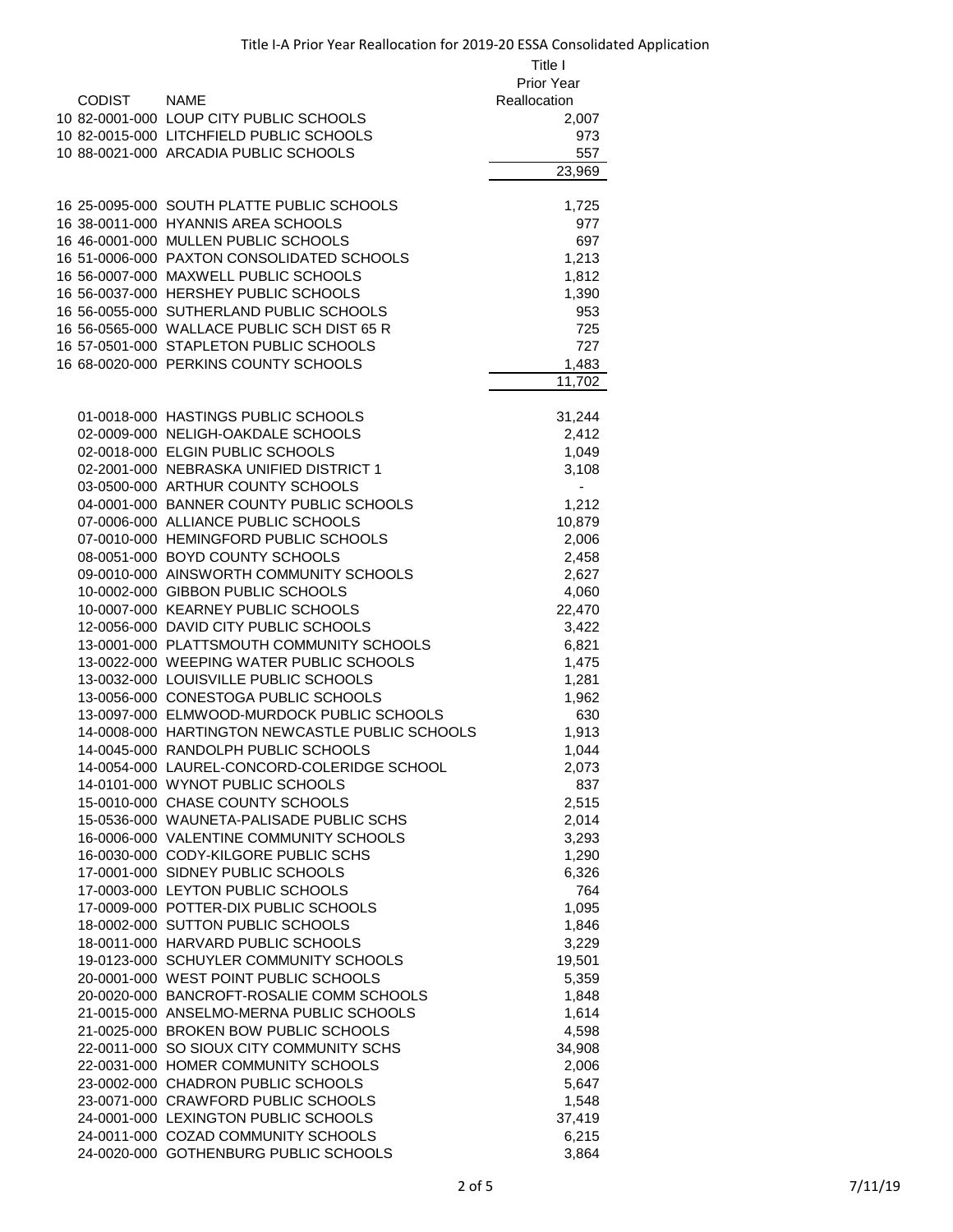|               |                                                                                      | Title I           |
|---------------|--------------------------------------------------------------------------------------|-------------------|
|               |                                                                                      | <b>Prior Year</b> |
| <b>CODIST</b> | <b>NAME</b>                                                                          | Reallocation      |
|               | 25-0025-000 CREEK VALLEY SCHOOLS                                                     | 1,500             |
|               | 26-0001-000 PONCA PUBLIC SCHOOLS                                                     | 986               |
|               | 26-0070-000 ALLEN CONSOLIDATED SCHOOLS                                               | 796               |
|               | 26-0561-000 EMERSON-HUBBARD PUBLIC SCHOOLS                                           | 2,964             |
|               | 27-0001-000 FREMONT PUBLIC SCHOOLS                                                   | 38,060            |
|               | 28-0001-000 OMAHA PUBLIC SCHOOLS                                                     | 900,821           |
|               | 28-0010-000 ELKHORN PUBLIC SCHOOLS                                                   | 4,742             |
|               | 28-0015-000 DOUGLAS CO WEST COMMUNITY SCHS                                           | 3,685             |
|               | 28-0017-000 MILLARD PUBLIC SCHOOLS                                                   | 52,574            |
|               | 28-0054-000 RALSTON PUBLIC SCHOOLS                                                   | 19,566            |
|               | 28-0059-000 BENNINGTON PUBLIC SCHOOLS                                                | 2,829             |
|               | 28-0066-000 WESTSIDE COMMUNITY SCHOOLS                                               | 18,403            |
|               | 29-0117-000 DUNDY CO STRATTON PUBLIC SCHS                                            | 3,195             |
|               | 30-0001-000 EXETER-MILLIGAN PUBLIC SCHOOLS                                           | 500               |
|               | 30-0025-000 FILLMORE CENTRAL PUBLIC SCHS                                             | 3,623             |
|               | 30-0054-000 SHICKLEY PUBLIC SCHOOLS                                                  | 236               |
|               | 31-0506-000 FRANKLIN PUBLIC SCHOOLS                                                  | 2,164             |
|               | 32-0046-000 MAYWOOD PUBLIC SCHOOLS                                                   | 1,172             |
|               | 32-0095-000 EUSTIS-FARNAM PUBLIC SCHOOLS                                             | 832               |
|               | 32-0125-000 MEDICINE VALLEY PUBLIC SCHOOLS                                           | 744               |
|               | 33-0018-000 ARAPAHOE PUBLIC SCHOOLS                                                  | 2,493             |
|               | 33-0021-000 CAMBRIDGE PUBLIC SCHOOLS                                                 | 1,141             |
|               | 33-0540-000 SOUTHERN VALLEY SCHOOLS                                                  | 2,798             |
|               | 34-0001-000 SOUTHERN SCHOOL DISTRICT 1                                               | 3,128             |
|               | 34-0015-000 BEATRICE PUBLIC SCHOOLS                                                  | 13,438            |
|               | 34-0034-000 FREEMAN PUBLIC SCHOOLS                                                   | 757               |
|               | 34-0100-000 DILLER-ODELL PUBLIC SCHOOLS                                              | 675               |
|               | 35-0001-000 GARDEN COUNTY SCHOOLS                                                    | 2,568             |
|               | 36-0100-000 BURWELL PUBLIC SCHOOLS                                                   | 1,597             |
|               | 37-0030-000 ELWOOD PUBLIC SCHOOLS                                                    | 1,279             |
|               | 39-0060-000 CENTRAL VALLEY PUBLIC SCHOOLS                                            | 2,348             |
|               | 40-0002-000 GRAND ISLAND PUBLIC SCHOOLS                                              | 81,589            |
|               | 40-0082-000 NORTHWEST PUBLIC SCHOOLS                                                 | 4,446             |
|               | 40-0083-000 WOOD RIVER RURAL SCHOOLS                                                 | 3,284             |
|               | 41-0002-000 GILTNER PUBLIC SCHOOLS                                                   | 539               |
|               | 41-0091-000 HAMPTON PUBLIC SCHOOL                                                    | 459               |
|               | 41-0504-000 AURORA PUBLIC SCHOOLS                                                    | 4,566             |
|               | 42-0002-000 ALMA PUBLIC SCHOOLS                                                      | 1,977             |
|               | 43-0079-000 HAYES CENTER PUBLIC SCHOOLS                                              | 1,175             |
|               | 44-0070-000 HITCHCOCK CO SCH SYSTEM                                                  | 2,240             |
|               | 45-0007-000 O'NEILL PUBLIC SCHOOLS                                                   | 5,555             |
|               | 45-0029-000 EWING PUBLIC SCHOOLS                                                     | 968               |
|               | 45-0044-000 STUART PUBLIC SCHOOLS                                                    | 872               |
|               | 45-0137-000 CHAMBERS PUBLIC SCHOOLS                                                  | 550               |
|               | 45-0239-000 WEST HOLT PUBLIC SCHOOLS                                                 | 2,301             |
|               | 47-0001-000 ST PAUL PUBLIC SCHOOLS                                                   | 2,478             |
|               | 48-0008-000 FAIRBURY PUBLIC SCHOOLS                                                  | 5,978             |
|               | 48-0300-000 TRI COUNTY PUBLIC SCHOOLS                                                | 1,435             |
|               | 48-0303-000 MERIDIAN PUBLIC SCHOOLS                                                  | 1,739             |
|               | 49-0033-000 STERLING PUBLIC SCHOOLS                                                  | 720               |
|               | 49-0050-000 JOHNSON CO CENTRAL PUBLIC SCHS                                           | 3,693             |
|               | 50-0001-000 WILCOX-HILDRETH PUBLIC SCHOOLS                                           | 1,080             |
|               | 50-0501-000 AXTELL COMMUNITY SCHOOLS                                                 | 647               |
|               | 50-0503-000 MINDEN PUBLIC SCHOOLS                                                    | 3,605             |
|               | 51-0001-000 OGALLALA PUBLIC SCHOOLS                                                  | 6,793             |
|               | 52-0100-000 KEYA PAHA COUNTY SCHOOLS                                                 | 701               |
|               | 53-0001-000 KIMBALL PUBLIC SCHOOLS<br>54-0013-000 CREIGHTON COMMUNITY PUBLIC SCHOOLS | 2,762             |
|               | 54-0096-000 CROFTON COMMUNITY SCHOOLS                                                | 1,409<br>1,673    |
|               |                                                                                      |                   |

54-0501-000 NIOBRARA PUBLIC SCHOOLS 3,243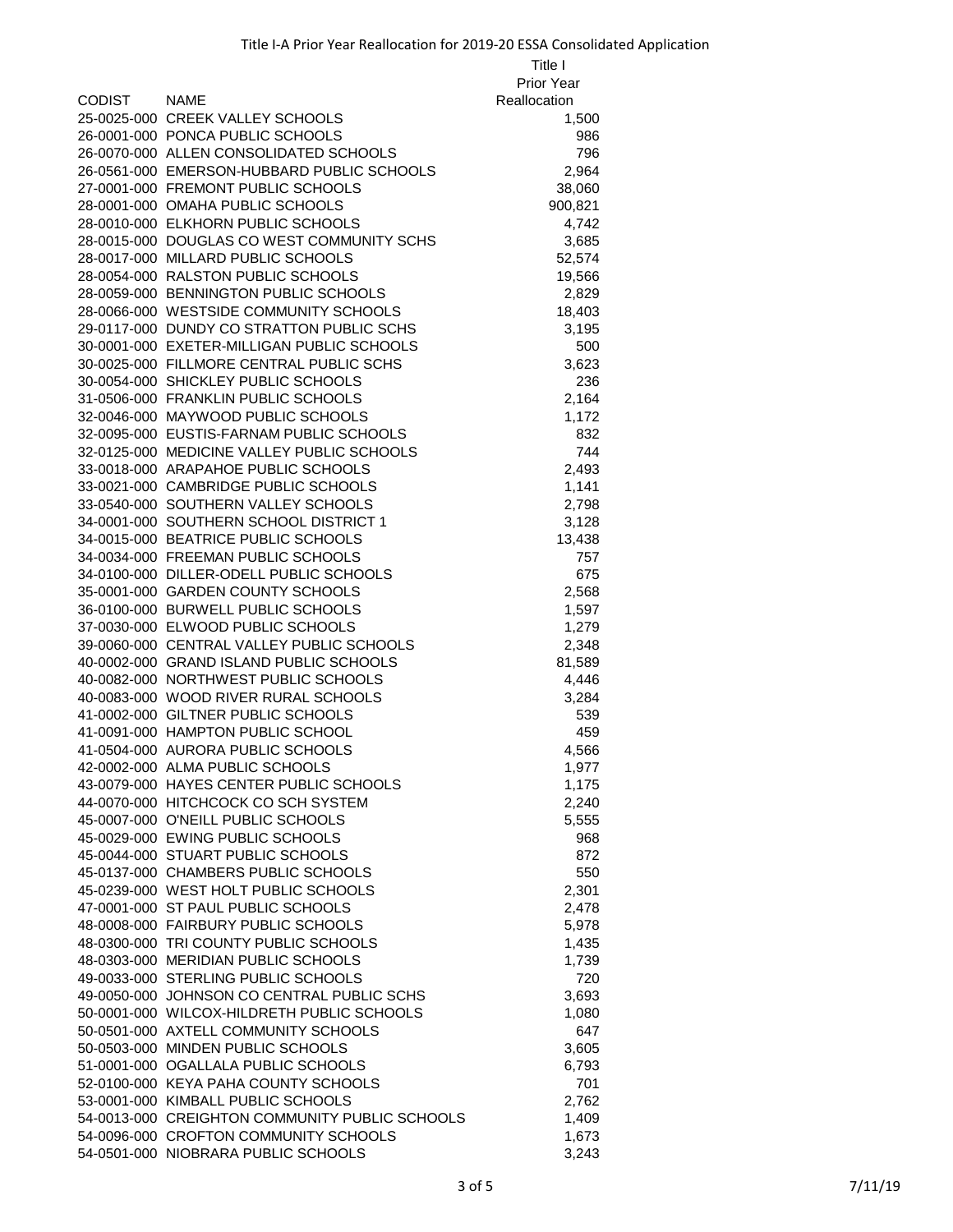|             |                                                   | Title I      |
|-------------|---------------------------------------------------|--------------|
|             |                                                   | Prior Year   |
| CODIST NAME |                                                   | Reallocation |
|             | 54-0505-000 SANTEE COMMUNITY SCHOOLS              | 2,853        |
|             | 54-0576-000 WAUSA PUBLIC SCHOOLS                  | 925          |
|             | 54-0586-000 BLOOMFIELD COMMUNITY SCHOOLS          | 1,657        |
|             | 55-0001-000 LINCOLN PUBLIC SCHOOLS                | 278,815      |
|             | 55-0145-000 WAVERLY SCHOOL DISTRICT 145           | 4,161        |
|             | 55-0148-000 MALCOLM PUBLIC SCHOOLS                | 769          |
|             | 55-0160-000 NORRIS SCHOOL DIST 160                | 3,214        |
|             | 56-0001-000 NORTH PLATTE PUBLIC SCHOOLS           | 29,307       |
|             | 56-0006-000 BRADY PUBLIC SCHOOLS                  | 920          |
|             | 59-0001-000 MADISON PUBLIC SCHOOLS                | 4,980        |
|             | 59-0002-000 NORFOLK PUBLIC SCHOOLS                | 32,020       |
|             | 59-0005-000 BATTLE CREEK PUBLIC SCHOOLS           | 1,245        |
|             | 59-0013-000 NEWMAN GROVE PUBLIC SCHOOLS           | 1,518        |
|             | 59-0080-000 ELKHORN VALLEY SCHOOLS                | 1,906        |
|             | 60-0090-000 MC PHERSON COUNTY SCHOOLS             | 217          |
|             | 62-0021-000 BAYARD PUBLIC SCHOOLS                 | 3,899        |
|             | 62-0063-000 BRIDGEPORT PUBLIC SCHOOLS             | 2,980        |
|             | 63-0001-000 FULLERTON PUBLIC SCHOOLS              | 1,265        |
|             | 64-0023-000 JOHNSON-BROCK PUBLIC SCHOOLS          | 1,331        |
|             | 64-0029-000 AUBURN PUBLIC SCHOOLS                 | 4,050        |
|             | 66-0027-000 SYRACUSE-DUNBAR-AVOCA SCHOOLS         | 2,050        |
|             | 66-0111-000 NEBRASKA CITY PUBLIC SCHOOLS          | 10,032       |
|             | 66-0501-000 PALMYRA DISTRICT OR 1                 | 995          |
|             | 67-0001-000 PAWNEE CITY PUBLIC SCHOOLS            | 2,476        |
|             | 67-0069-000 LEWISTON CONSOLIDATED SCHOOLS         | 1,255        |
|             | 69-0044-000 HOLDREGE PUBLIC SCHOOLS               | 4,792        |
|             | 69-0054-000 BERTRAND PUBLIC SCHOOLS               | 1,199        |
|             | 69-0055-000 LOOMIS PUBLIC SCHOOLS                 | 844          |
|             | 70-0002-000 PIERCE PUBLIC SCHOOLS                 | 1,695        |
|             | 70-0005-000 PLAINVIEW PUBLIC SCHOOLS              | 2,357        |
|             | 70-0542-000 OSMOND COMMUNITY SCHOOLS              | 1,086        |
|             | 71-0001-000 COLUMBUS PUBLIC SCHOOLS               | 20,210       |
|             | 73-0017-000 MC COOK PUBLIC SCHOOLS                | 7,529        |
|             | 73-0179-000 SOUTHWEST PUBLIC SCHOOLS              | 1,803        |
|             | 74-0056-000 FALLS CITY PUBLIC SCHOOLS             | 6,331        |
|             | 74-0070-000 HUMBOLDT TABLE ROCK STEINAUER         | 3,164        |
|             | 75-0100-000 ROCK COUNTY PUBLIC SCHOOLS            | 1,358        |
|             | 76-0002-000 CRETE PUBLIC SCHOOLS                  | 17,460       |
|             | 76-0044-000 DORCHESTER PUBLIC SCHOOL              | 1,259        |
|             | 76-0068-000 FRIEND PUBLIC SCHOOLS                 | 788          |
|             | 76-0082-000 WILBER-CLATONIA PUBLIC SCHOOLS        | 2,349        |
|             | 77-0001-000 BELLEVUE PUBLIC SCHOOLS               | 28,965       |
|             | 77-0027-000 PAPILLION LA VISTA COMMUNITY SCHOOLS  | 14,468       |
|             | 77-0037-000 GRETNA PUBLIC SCHOOLS                 | 4,614        |
|             | 77-0046-000 SPRINGFIELD PLATTEVIEW COMMUNITY SCHO | 2,001        |
|             | 78-0001-000 ASHLAND-GREENWOOD PUBLIC SCHS         | 3,427        |
|             | 78-0009-000 YUTAN PUBLIC SCHOOLS                  | 937          |
|             | 78-0039-000 WAHOO PUBLIC SCHOOLS                  | 4,133        |
|             | 79-0002-000 MINATARE PUBLIC SCHOOLS               | 2,914        |
|             | 79-0011-000 MORRILL PUBLIC SCHOOLS                | 3,411        |
|             | 79-0016-000 GERING PUBLIC SCHOOLS                 | 12,723       |
|             | 79-0031-000 MITCHELL PUBLIC SCHOOLS               | 4,595        |
|             | 79-0032-000 SCOTTSBLUFF PUBLIC SCHOOLS            | 35,629       |
|             | 80-0005-000 MILFORD PUBLIC SCHOOLS                | 1,636        |
|             | 80-0009-000 SEWARD PUBLIC SCHOOLS                 | 3,904        |
|             | 80-0567-000 CENTENNIAL PUBLIC SCHOOLS             | 2,483        |
|             | 81-0003-000 HAY SPRINGS PUBLIC SCHOOLS            | 868          |
|             | 81-0010-000 GORDON-RUSHVILLE PUBLIC SCHS          | 6,142        |
|             | 83-0500-000 SIOUX COUNTY PUBLIC SCHOOLS           | 440          |
|             | 84-0003-000 STANTON COMMUNITY SCHOOLS             | 1,711        |